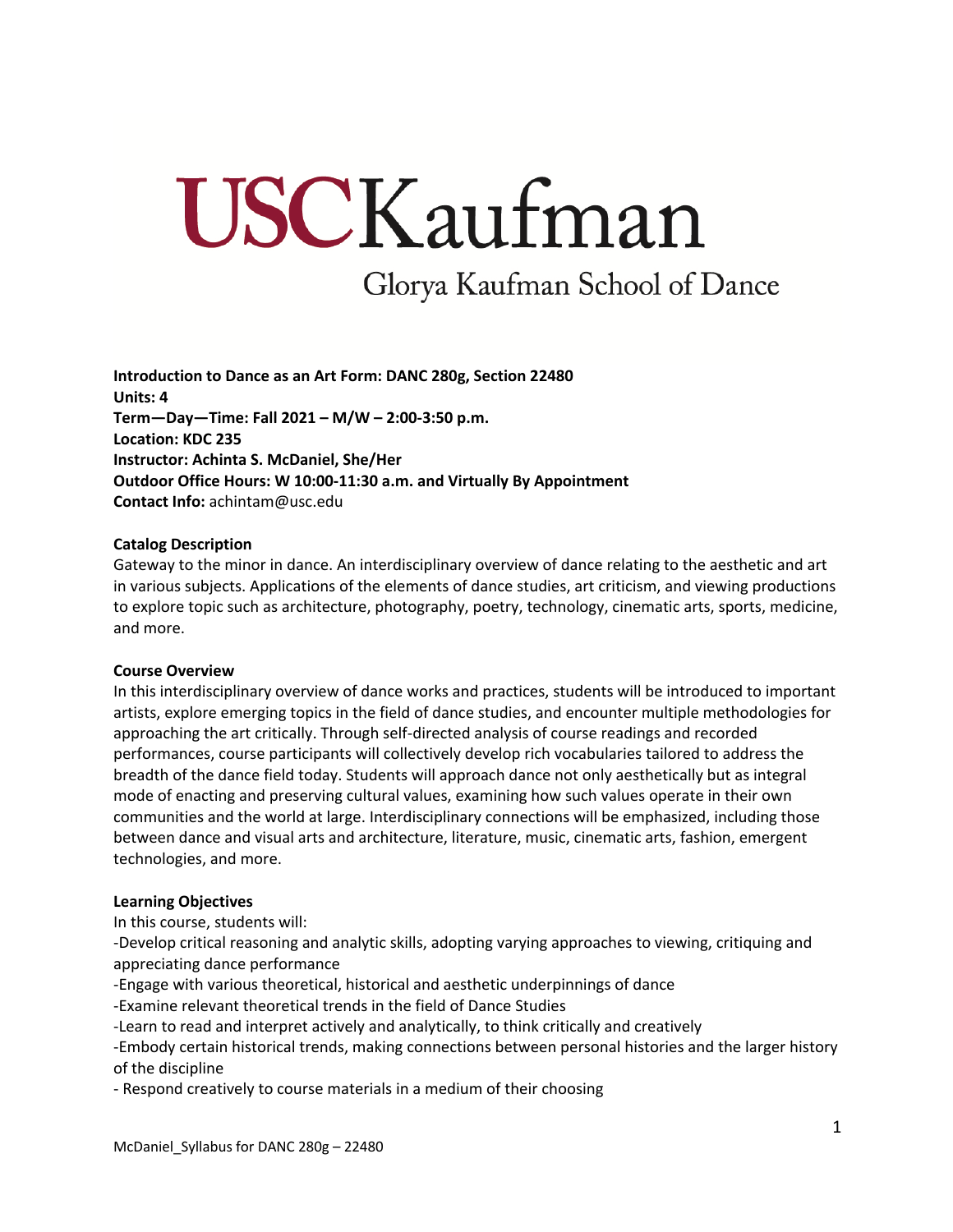- Sustain dialogue with members of the course community, articulating original insights and responding to the insights of others.

-Become active participants in the local arts scene by attending live dance performances during the semester

**Technological Proficiency and Hardware/Software Required:** Students will need an electronic device with access Blackboard for this course. They are asked to familiarize themselves with this interface. Please use the following links for technology support: Blackboard help for students, Software available to USC Campus.

**USC Technology Rental Program:** If you need resources to successfully participate in your classes, such as a laptop or internet hotspot, you may be eligible for the university's equipment rental program. To apply, please submit an application. The Student Basic Needs team will contact all applicants in early August and distribute equipment to eligible applicants prior to the start of the fall semester.

**Pandemic Expectations:** In some cases, it may be necessary for students to quarantine or stay home for COVID compliance. It may be appropriate for students facing challenging situations (internet connectivity, illness, home environments, etc.) to use a virtual background, which will eliminate most privacy concerns, and earphones or headsets to improve audio quality. Please contact the professor directly with special concerns or requests for accommodations. Students should adhere to standard classroom etiquette: being attentive and focused; actively participating in discussions, breakout rooms, and group activities; asking thoughtful questions; coming to class fully prepared; and exercising personal responsibility and consideration of others at all times.

**Access, Belonging, Inclusion, Diversity, Equity (McDaniel's ABIDE principle):** This class takes place at a university committed to equity for all students, where diversity and inclusion are considered critical to the academic environment. Your professor is committed to making the class accessible and welcoming. In this classroom, free speech is respected, and civil discourse is expected, with a safe learning environment the priority. We will endeavor to use language that is respectful—sometimes being inquisitive and creative, because language continues to evolve—particularly when it comes to differences in race, age, disability, ethnicity, gender identity or expression, or socioeconomic status. Please email or call Professor McDaniel judgment free, with any concerns or questions/requests regarding ABIDE.

**Names and Pronouns:** You are entitled to be addressed by the name and pronouns of your choice, even if this differs from the ones under which you are officially enrolled. As a class, we will refer to each other respectfully.

**Religious Holy Days Policies:** University policy grants students excused absences for observance of religious holy days. You must inform the professor at least one full week in advance to request such an excused absence. You will be given an opportunity to make up missed work if necessary.

**Textbook:** There is no required textbook for the course. Instead, for the cost of a textbook, students are expected to attend a local dance performance.

**READINGS AND VIEWINGS:** Students will have approximately 100 pages of reading assignments, directed research, and/or equivalent video viewing each week. For EVERY Assigned Reading and/or Viewing: Students are expected to be active learners and take notes regarding the main theme and/or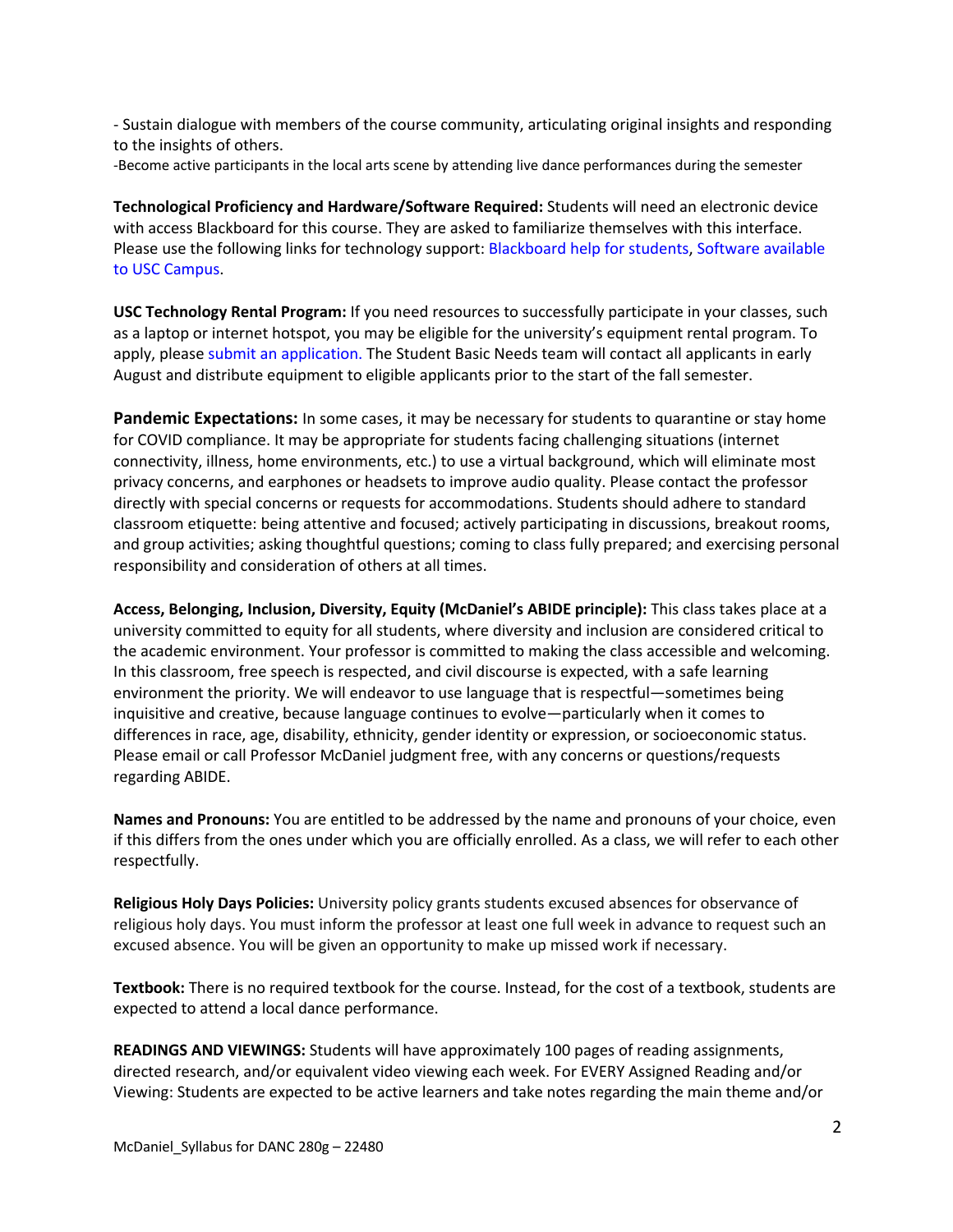topics of interest (see JOURNAL & DISCUSSION BOARD ASSIGNMENTS below). Students are expected to come to class ready to actively participate in discussions and may be called upon at any time to share their notes. Watch out for pop quizzes!

Note: As dance is a predominately non-verbal form of human expression, watching, experiencing and embodying different dance forms through in-class activities and videos will also constitute primary and textual exposure to the material. Accordingly, assigned visual media represent vital primary texts for the course and, like lectures and reading materials, will be the basis of questions on quizzes and exams.

## **Weekly Discussion Board on Blackboard**

You will pose TWO QUESTIONS to the group for discussion each week, due each Monday at 12:00pm, for a total of 10 discussion board entries (meaning you can skip 5) based on the viewings, readings, and your own experiences with viewing live dance during the semester as related to the readings. Let these posts help guide your study for the in-class work, papers, and exams.

#### **Weekly Journals on Blackboard**

Using the "Journal" tool on Blackboard, students will upload informal (bullet points okay) reflections on the week's assigned content. Due each Wednesday by 12:00pm unless otherwise noted for a total of 10 entries- meaning you can skip 5. Journals should address: 1) Reading, and 2) Viewing. Think of your bullet points as creating a study guide for exams and papers.

## **READING:**

- What are the author's main points?
- Any passages that you find particularly meaningful/helpful/controversial?
- What dancers and/or choreographers are mentioned? (Engage in research/provide a short bullet point for each).

- What dance companies are mentioned? (Engage in research /provide a short bullet point for each).

#### **VIEWING:**

- How would you describe the:
- Structure? Style? movement quality of this piece?
- Music?
- Narrative: Is there a story? Theme? Purely abstract?
- Production elements: Costumes? Lighting? Set Design? Props?
- Interview or documentary elements?
- Does this piece elicit any reaction from you? What is your personal response?

## **Readings (Subject to Change)**

These scholarly articles, websites and other excerpted materials are readily available through Project Muse, JSTOR and other online e-databases accessible from the USC Libraries' Website. All articles will also be posted on the course website.

Acocella, Joan. "Imagining Dance." In *Moving History/Dancing Cultures: A Dance History Reader*, eds. Ann Dils and Ann Cooper Albright (Middletown: Wesleyan University Press, 2001), 12-16.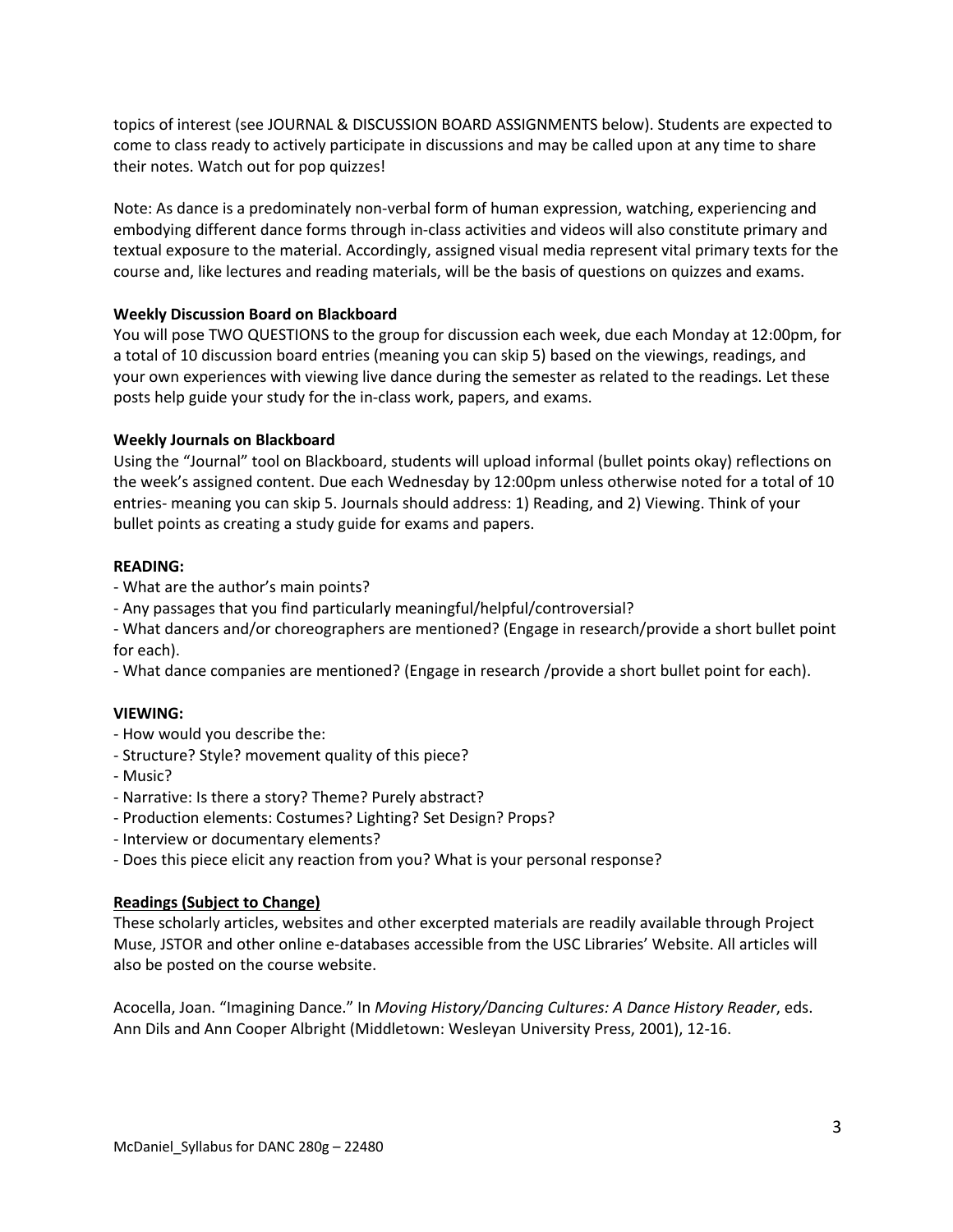Acocella, Joan. "Can Modern Dance Be Preserved?" *The New Yorker*, 24 Jun. 2019. https://www.newyorker.com/magazine/2019/07/01/can-modern-dance-be-preserved. Accessed 10 Jul. 2019.

Allison, David. "10 Ways to Watch Dance." Ballet BC. https://balletbc.com/10-ways-to-watch-dance/. Accessed 10 Jul. 2019.

Appadurai, Arjun. 1996. *Modernity At Large: Cultural Dimensions of Globalization*. U. of Minnesota Press.

Brandenhoff, Peter. 2010. "Ballet Pantomime: The Art of 'Acting Out' Onstage." *Dance Spirit* May/June 2010: 62-63

Bull, Cynthia Jean Cohen. 2003. "Sense, Meaning, and Perception in Three Dance Cultures." In *Meaning in Motion: New Cultural Studies of Dance,* ed. by Jane Desmond. Duke University Press.

Burrows, Jonathan. 2010. *A Choreographer's Handbook*. Routledge.

Chatterjee, Ananya. 2004. *Butting Out: Reading Resistive Choreographies Through Works by Jawole Willa Jo Zollar and Chandralekha*. Wesleyan University Press.

Copeland, Roger. 1983. "Postmodern Dance Postmodern Architecture Postmodernism." *Performing Arts Journal,* 7 (1): 27-43.

Copeland, Roger. "Backlash Against Balanchine." *Choreography and Dance,* vol. 3, no. 3, 1993, pp. 3-11.

Coulter, Todd. "Paul Taylor's Meticulous Musicality: A Choreomusical Investigation." *Dance Chronicle*, vol. 37, no. 1, 2014, pp. 63-84.

Copeland, Roger and Marshall Cohen (eds.). 1983. *What Is Dance?: Readings in Theory and Criticism.*  Oxford University Press.

Coulter, Todd. 2014. "Paul Taylor's Meticulous Musicality: A Choreomusical Investigation." *Dance Chronicle*, 37 (1): 63-84.

Croft, Clare. 2017. *Queer Dance: Meanings and Makings*. Oxford University Press.

"Centennial." *Merce Cunningham Trust.* 2019, https://www.mercecunningham.org/activities/centennial/. Accessed 15 Jul. 2019.

Cunningham, Nicole T. and Thomas Piontek. "Still/Here: An Interview with Bill T. Jones." *Discourse*, vol. 16, no. 3, 1994, pp. 78-85.

Decker, Andrew. "Ballet Austin: Expanding Audiences for Unfamiliar Works: How one arts organization is using research to find new, effective ways to engage audiences." The Wallace Foundation. https://www.wallacefoundation.org/knowledge-center/pages/ballet-austin-building-audiences-forsustainability.aspx. Accessed 10 Jul. 2019.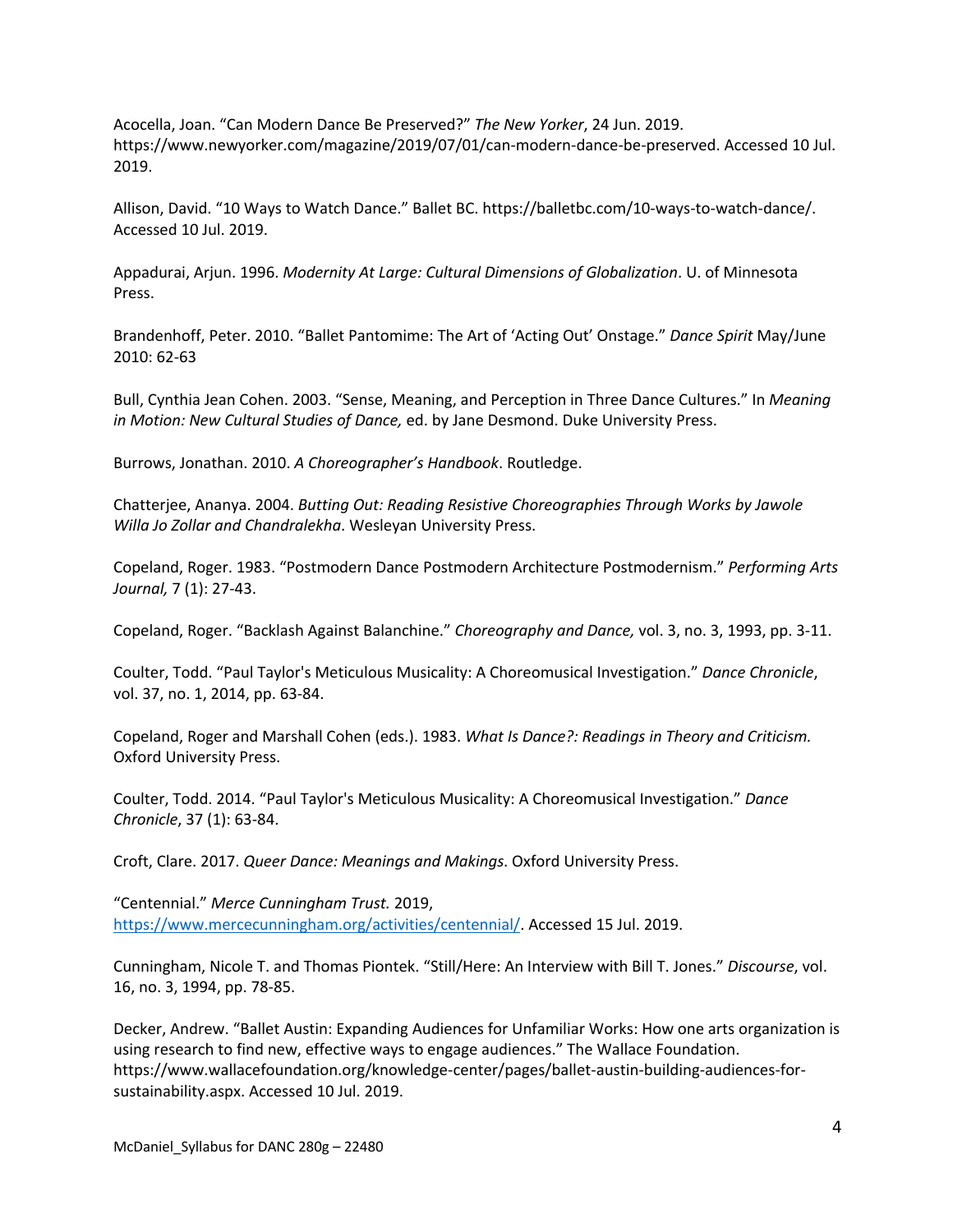DeFrantz, Thomas. 2004. *Dancing Revelations: Alvin Ailey's Embodiment of African American Culture*. Oxford University Press.

Fisher, Jennifer. 2004. "'Arabian Coffee' in the Land of the Sweets." *Dance Research Journal,* 35/36 (2/1): 146-163

Fisher, Jennifer. "Ballet and Whiteness: Will Ballet Forever Be the Kingdom of the Pale?" In the *Oxford Handbook of Dance and Ethnicity*, eds. Anthony Shay and Barbara Sellers-Young. Print June 2016, Online 2014

https://wwwoxfordhandbookscom.libproxy1.usc.edu/view/10.1093/oxfordhb/9780199754281.001.000 1/oxfordhb-9780199754281-e-008

Fisher, Jennifer. "Tulle as Tool: Embracing the Conflict of the Ballerina as Powerhouse." *Dance Research Journal,* vol. 39, no. 1, 2007, pp. 2-24.

Forsythe, William, 2009. "Choreographic Objects." *Synchronous Objects for One Flat Thing, reproduced*. Ohio State University and the Forsythe Company. https://synchronousobjects.osu.edu/content.html#/TheDance. Accessed 22 Jul. 2019.

Foster, Susan Leigh. 2003. "Choreographies of Protest." *Theatre Journal*, 55 (3): 395-412

Gates, Henry Louis, Jr. "The body politic." *The New Yorker,* 28 Nov. 1994, pp. 112-125. *LitFinder,*  http://link.galegroup.com/apps/doc/A15992196/LITF?u=usocal\_main&sid=LITF&xid=5c58179f. Accessed 25 July 2019.

Gere, David. 2004. *How to Make Dances in an Epidemic: Tracking Choreography in the Age of AIDS.*  University of Wisconsin Press.

Graham, Martha. 1998. "I Am a Dancer." In *The Routledge Dance Studies Reader*, ed. by Alexandra Carter and Janet O'Shea. Routledge.

Groff, Ed. 1995. "Laban Movement Analysis: Charting the Ineffable Domain of Human Movement." *Journal of Physical Education, Recreation & Dance,* 66 (2): 27-30.

Guest, Ann Hutchinson. 1984. *Dance Notation: The Process of Recording Movement on Paper*. Dance Books.

Hay, Deborah. 2010. "No Time to Fly." Score for dance. Deborah Hay.

Hyland, Nicola. "Beyoncé's Response (eh?): Feeling the Ihi of Spontaneous Haka Performance in Aotearoa/New Zealand." *TDR: The Drama Review*, 59 (1): 67-82.

Jackson, Naomi. 2016. "Rhizomatic Revolution?: Popular Dancing, YouTubing, and Exchange in Screendance. In *The Oxford Handbook of Screendance Studies* (Douglas Rosenberg, ed.). Oxford.

Jensen, Jill Nunes. 2008 "OutLINES for a Global Ballet Aesthetic" Dance Chronicle: https://doi.org/10.1080/01472520802402580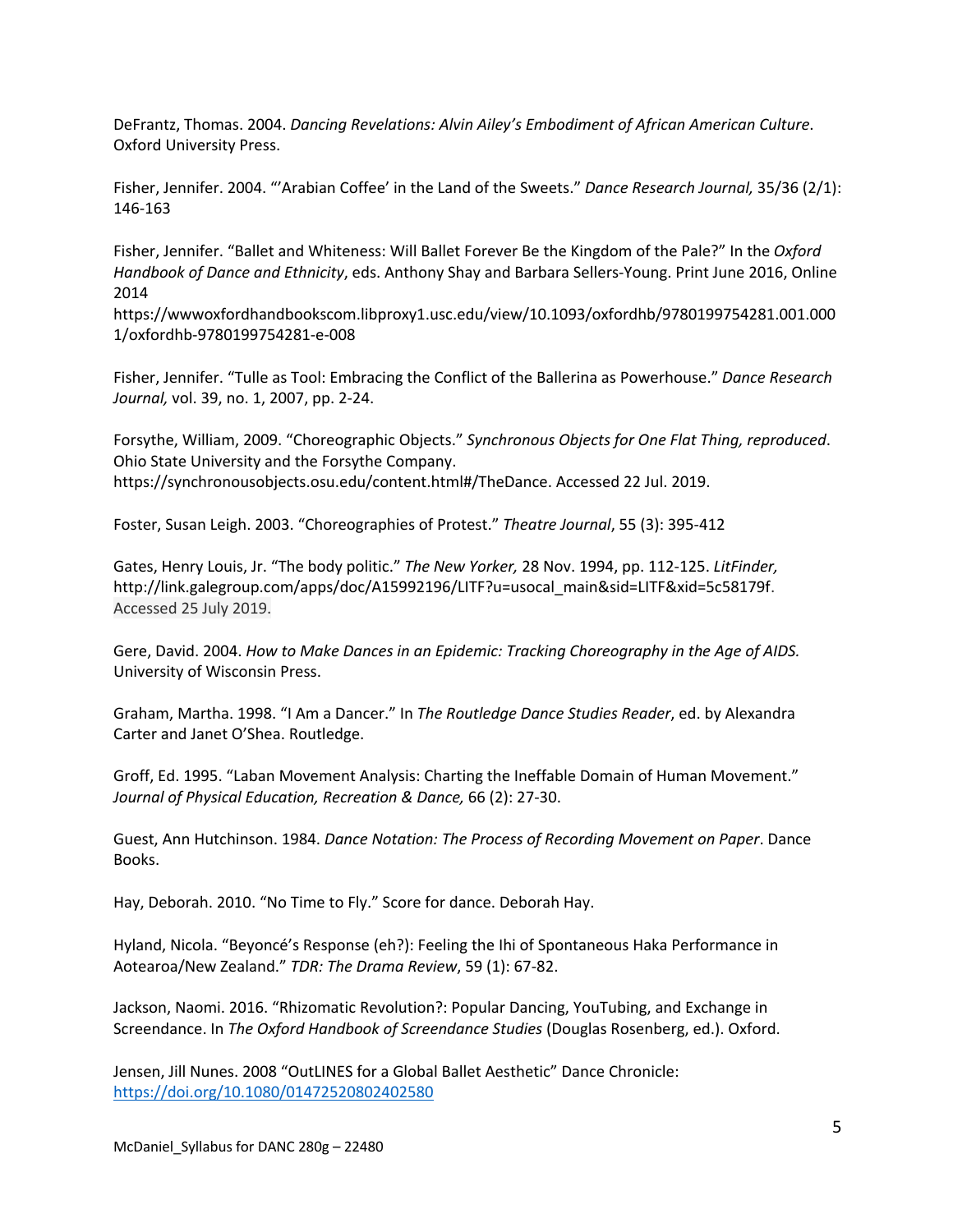Jowitt, Deborah. "The Allure of Metamorphosis" in *Time and the Dancing Image* (Berkley: University of California Press, 1988), pp. 341-373.

Juhasz, Suzanne. "Queer Swans: Those Fabulous Avians in the Swan Lakes of Les Ballets Trockadero and Matthew Bourne." *Dance Chronicle*, vol. 31, no. 1, 2008, pp. 54-83.

Kant, Marion. "The Soul of the Shoe." In *The Cambridge Companion to Ballet*, ed. Marion Kant (United Kingdom: Cambridge, 2007), 184-197.

Kloetzel, Melanie. "Site-Specific Dance in a Corporate Landscape." *New Theatre Quarterly*, vol. 26, no. 2, 2010, pp. 133-144.

Kourlas, Gia. "Dance Luminaries Weigh in on the Conspicuous Absence of Female Choreographers." *The New York Times,* 23 Jun. 2016*.* 

Kurihara, Nanako. 2000. "Hijikata Tatsumi: The Words of Butoh." *TDR: The Drama Review*, 44 (1): 10-28. Lerman, Liz. 2008. "The Spiritual Connection: Ruminations and Curiosities from a Dance Artist." *Journal of Dance Education*, 8 (2): 39-43.

Lerman, Liz. "The Spiritual Connection: Ruminations and Curiosities from a Dance Artist." *Journal of Dance Education*, vol. 8, no. 2, 2008, pp. 39-43.

Madison, D. Soyini. 2005. *Critical Ethnography: Method, Ethics, and Performance*. SAGE Publications. O'Shea, Janet. 1998. "Roots/Routes of Dance Studies." In *The Routledge Dance Studies Reader*, ed. by Alexandra Carter and Janet O'Shea. Routledge.

Morgenroth, Joyce. "Dressing for the Dance." *The Wilson Quarterly,* Spring 1998, pp. 88-95.

Osumare, Halifu. "The Dance Archaeology of Rennie Harris: Hip-Hop or Postmodern?" In *Ballroom, Boogie, Shimmy Sham, Shake: A Social and Popular Dance Reader*, ed. Julie Malnig (Urbana: University of Illinois Press, 2009), 261-281.

Rainer, Yvonne. "No Manifesto." MoMa Learning. https://www.moma.org/learn/moma\_learning/yvonne-rainer-trio-a-1978/

Rich, Frank. "Dance of Death: Arlene Croce sits this one out." *The New York Times:* 8 Jan. 1995, E19. ProQuest Historical Newspapers: The New York Times (1851-2010). Accessed 24 Jul. 2019.

Perloff, Marjorie. "Difference and Discipline: The Cage/Cunningham Aesthetic Revisited." *Contemporary Music Review,* vol. 31, no. 1, 2012, pp. 19-35.

Segundo, Shakira. "Dance Comback: The impact of COVID-19 on the Dance Field and the Future of Dance." *Dance/*USA. Accessed 08 Aug. 2021. https://www.danceusa.org/ejournal/2021/08/13/dancecomeback-the-impact-of-covid-19-on-the-dance-field-and-the-future-of-dance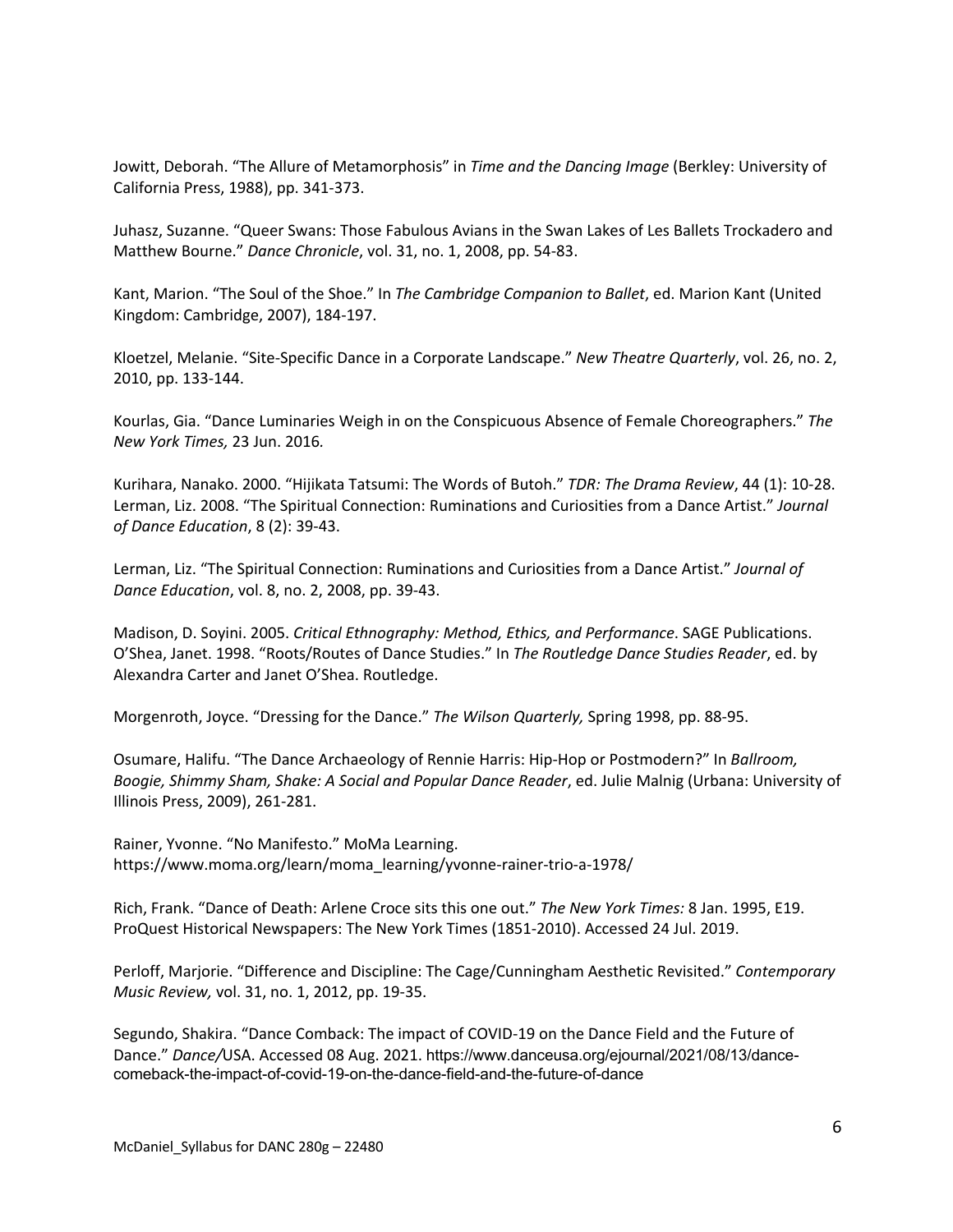Sheets-Johnstone, Maxine. 2015. *The Phenomenology of Dance*. Temple University Press

Sobchack, Vivian. 2005. "'Choreography for One, Two, and Three Legs' (A Phenomenological Meditation in Movement." *Topoi*, 24:55-66.

Spivey, Virginia B. 2009. "The Minimal Presence of Simone Forti." *Woman's Art Journal*, 30 (1): 11-18.

Weickmann, Dorion. 2007. "Choreography and Narrative: The *Ballet d'action* of the 18<sup>th</sup> Century." In *The Cambridge Companion to Ballet*, ed. by Marion Kant. Cambridge.

Weisbrod, Alexis A. "Defining Dance, Creating Commodity: The Rhetoric of *So You Think You Can Dance."*  In*The Oxford Handbook of Dance and the Popular Screen*, ed. Melissa Blanco Borelli (Oxford: Oxford University Press, 2014), 320-334.

# **Viewings (Subject to Change):**

# **"MORGENROTH, KANT & OSUMARE READING" https://www.youtube.com/playlist?list=PLNKjz\_Lvdqk0clalEDiRQ2tH2vr\_-xauW**

- Louis XIV "Le roi danse" *Ballet de la nuit* (1653)," 3:04.
- Baroque Dance "Marie-Antoinette Ball Scene," 2:04.
- Romantic Ballet Tutus and Pointe Shoes "Ballet Evolved 1804-1884", 4:00.
- Classical Ballet "*Le Corsaire*: Trailer English National Ballet", 1:04.
- Early Modern Dance "Isadora Duncan Dancers," 1:52.
- Diaghilev and the Ballets Russes "Diaghilev at the Victoria and Albert Museum," 3:21.
- Modern Dance "Martha Graham *Night Journey*," 1:33.
- Post-Modern Dance "Judson Dance Theater: The Work is Never Done MoMA", 1:29.
- Post-Modern Dance "Yvonne Rainer", 2:23.
- Hip Hop on the Concert Stage "Rennie Harris Pure Movement", 4:04.
- Hip Hop on the Concert Stage "Rennie Harris: *Funkedified* by Rennie Harris Puremovement" 1:20.

# **"DANCE & PROCESS" https://www.youtube.com/playlist?list=PLNKjz\_Lvdqk2U0LnhclG9byi1mSSDiKeb**

- "Bill T. Jones/YoungArts Master Class/ Episode 7," 33:32, uploaded by YoungArts.

- "A Choreographers Creative Process in Real Time – Wayne McGregor – TED Talks," 15:18. **ALSO**:

- 'One Flat Thing, reproduced' by William Forsythe. Visualizing choreographic structure from dance to data to objects." Ohio State University. https://synchronousobjects.osu.edu/content.html#/TheDance. Accessed 15 Jul. 2019.

# **"***ROMEO & JULIET"* **(Dance & Narrative) (https://www.youtube.com/playlist?list=PLNKjz\_Lvdqk1XopeAxv725cUKNMIs3xl\_**

- Kenneth MacMillan's R&J, "An introduction to Romeo and Juliet (The Royal Ballet)", 5:35.

- Kenneth MacMillan's R&J, "Romeo and Juliet – Balcony Pas de Deux (The Royal Ballet)", 4:54.

- Rennie Harris' Hip Hop version of R&J, "*Rome & Jewels* Pt. 2", 40:30 (just watch "the battle" from (18:00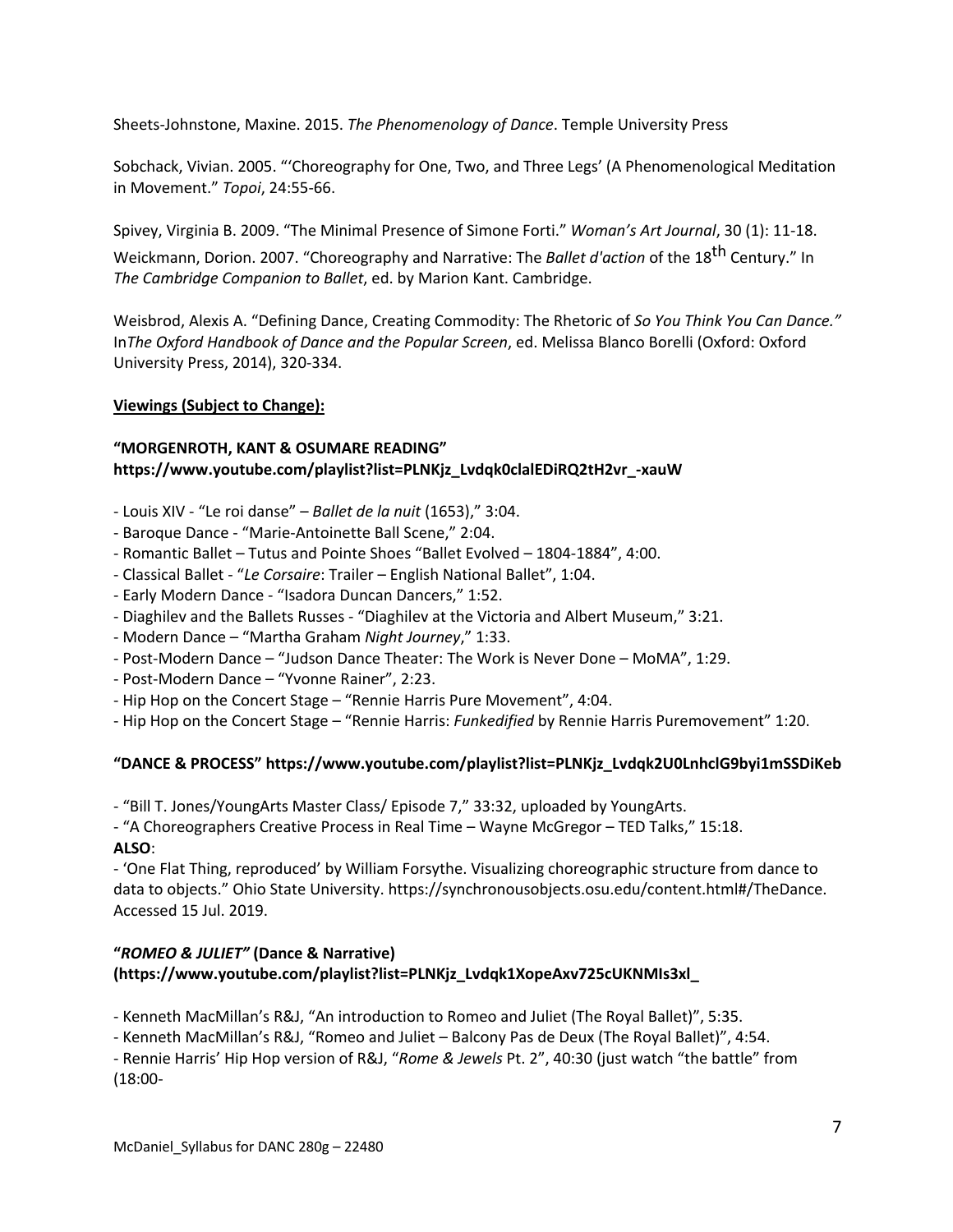26:00).

- Jerome Robbins' "*West Side Story* – Mambo!", 3:32

- Optional: Kenneth MacMillan's R&J, "Roberto Bolle and Misty Copeland – *Romeo and Juliet",* 2:42:11.

(watch any section).

# **"NON-NARRATIVE DANCE" (Copeland Reading) https://www.youtube.com/playlist?list=PLNKjz\_Lvdqk1aFd9oGOxpZzcTK5vApHZp**

- "George Balanchine and NYCBallet – NYCB", 5:26

- "SF Ballet in *The Four Temperaments",* 1:11

- "Maria Kawroski on Balanchine's *Agon:* Anatomy of a Dance", 2:48

- "Mats Ek – *Appartement –* March of the vacuum cleaners (marche des aspirateurs)" Paris Opéra, 4:12 - "*PLAY* by Alexander Ekman", Paris Opéra, 2:14

- "*Left Right Left Right* – Alexander Ekman – NDT2*",* 1:08

*- "Moon Water* – Cloud Gate Dance Theatre of Taiwan*",* 4:14

*- "Stardust by* Complexions Contemporary Ballet", 3:26

*- "*Wayne McGregor's *Chroma – The Hardest Button to Button* (The Royal Ballet)", 3:52 **"***CONCERTO BAROCCO* **&** *ESPLANADE***" (Dance & Music)**

## **https://www.youtube.com/playlist?list=PLNKjz\_Lvdqk14DVaZhWkf3pFLENPCOohZ**

- "NYC Ballet's Ashley Laracey on George Balanchine's *Concerto Barocco",* 3:03

- "*Concerto Barocco* 1966 Farrell, Morris, Ludlow", 19:40 (only required from 13:50-19:39) - "Paul Taylor's *Esplanade,* Part 5 of 5,*"* 5:12

# **"CUNNINGHAM/CAGE" (Dance & Music) https://www.youtube.com/playlist?list=PLNKjz\_Lvdqk15664mW0IY3pnDQ3k7kEIV**

- "The Six Sides of Merce Cunningham," Walker Art Center, 6:44 - "Merce Cunningham *Ocean,*  Minnesota 2008*",* 5:30

- "Merce Cunningham Dance Company at BAM: *Roaratorio",* 3:12

# **"JOWITT READING PLAYLIST (Dance & Costume)" https://www.youtube.com/playlist?list=PLNKjz\_Lvdqk2-xrl8cPpVF3bG2eLWXLJc**

- "Jody Sperling as Loie Fuller in *Claire de Lune*", 2:59

- "Bauhaus Ballet: A Dance of Geometry", 2:52

- "Chamber Dance Company: Selection from Oskar Schlemmer's 'Bauhaus Dances'", 0:35 - "Alwin Nikolais' *Noumenon",* 2:52

- "Martha Graham *Lamentation",* 1:24
- "Mummenschanz", 3:05
- "What is Pilobolus?", 3:21
- "*Revelations* by Alvin Ailey", 2:46

## **"BEHIND THE SCENES OF DANCE"**

**https://www.youtube.com/playlist?list=PLNKjz\_Lvdqk1d8ecAHACy0sHO0WM1CUbl**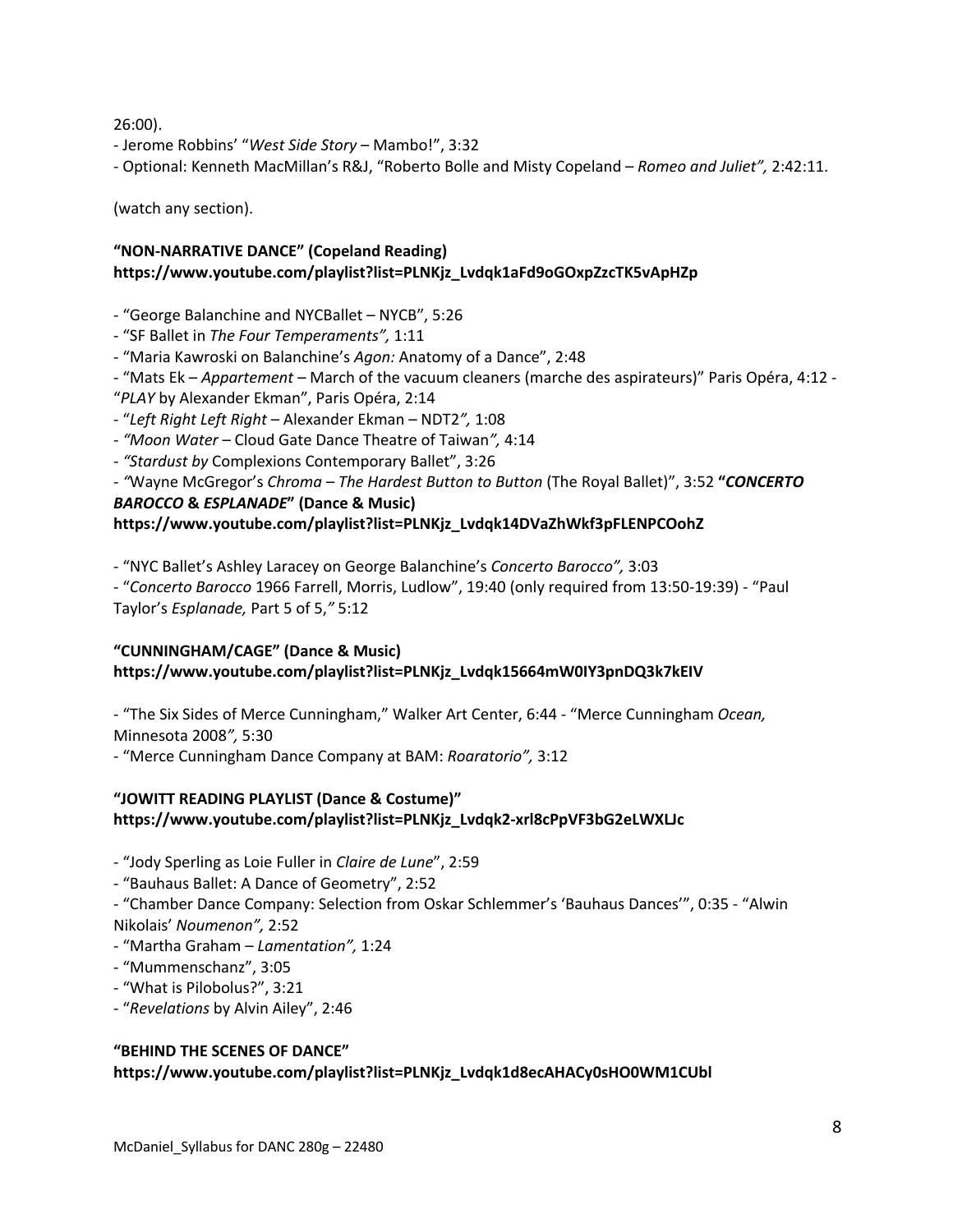- "Creating *Alice's Adventures in Wonderland* (The Royal Ballet)", 7:20

- Designs for Wayne McGregor's *AutoBIOgraphy* "Designing for Dance – Part 1: The Inspiration", 1:25 - Designs for Wayne McGregor's *AutoBIOgraphy* "Designing for Dance – Part 2: The Set Design", 1:18 - "*The Nutcracker*: Tricks and Illusions (The Royal Ballet)", 4:55

- New York City Ballet - "Recreating a Tutu's Splendor – *Theme and Variations",* 6:36

## "**BALLET & WHITENESS**"

## **https://www.youtube.com/playlist?list=PLNKjz\_Lvdqk3AmLzXEQv3Inb3XrpstM3E**

- "Watch an Exclusive Clip of Misty Copeland's *A Ballerina's Tale",* 4:27

- "African American Ballerina makes history", CNN, 2:54

- "Ballerina Michaela DePrince's Remarkable Journey – Megyn Kelly – NBC News", 11:37

- "New Ballet Shoes in Shades of Brown Signal Shift Toward Inclusivity – Sunday TODAY", 4:50

## **"JUHASZ READING"**

## **https://www.youtube.com/playlist?list=PLNKjz\_Lvdqk1hRUDgD26ydpeFDNOU5nVM**

- "*Swan Lake* trailer (The Royal Ballet)", 1:06

- "Dorothée Gilbert, Myriam Ould-Braham *Swan Lake* Little Swans", 1:56
- "*Swan Lake* ballet parody Les Ballets du Trockadero", 1:37
- "Les Ballets Trockadero de Monte Carlo *Swan Lake* Act 2", 31:07 (choose sections) "Matthew

Bourne's *Swan Lake* – 3 minute preview", NYCity Center, 3:09

- "Matthew Bourne's *Swan Lake*", Sadler's Wells Theatre, 1:44

#### **"DANCE & SOCIAL JUSTICE"**

## **https://www.youtube.com/playlist?list=PLNKjz\_Lvdqk30tnso3xxqwApfzj3v33KK&disable\_polymer=tr ue**

- "Spotlight on *The Green Table",* 3:23
- *The Green Table,* "1 Intro thru beginning of The Farewells", 7:12
- "Chamber Dance Company: Selection from Eve Gentry's *Tenant of the Street", 0:52*
- *-* "Abraham in Motion: *Pavement",* 4:38
- "Kyle Abraham/Abraham.In.Motion", 3:14
- "Behind Alvin Ailey Choreographer Kyle Abraham's 'Untitled America' Show State of the Art TIME",

2:53 - "Choreographer and Performer Okwui Okpokwasili – 2018", 3:15

- Okwui Okpokwasili's "Bronx Gothic Exclusive Trailer", 2:25
- "Can Art Effect Change? Kirsty Wark meets choreographer Crystal Pite BBC NewsNight", 5:57

## **Additional Websites:**

*The Purdue OWL Family of Sites*. The Writing Lab and OWL at Purdue and Purdue U, 2008, owl.english.purdue.edu/owl

## **Description and Assessment of Assignments**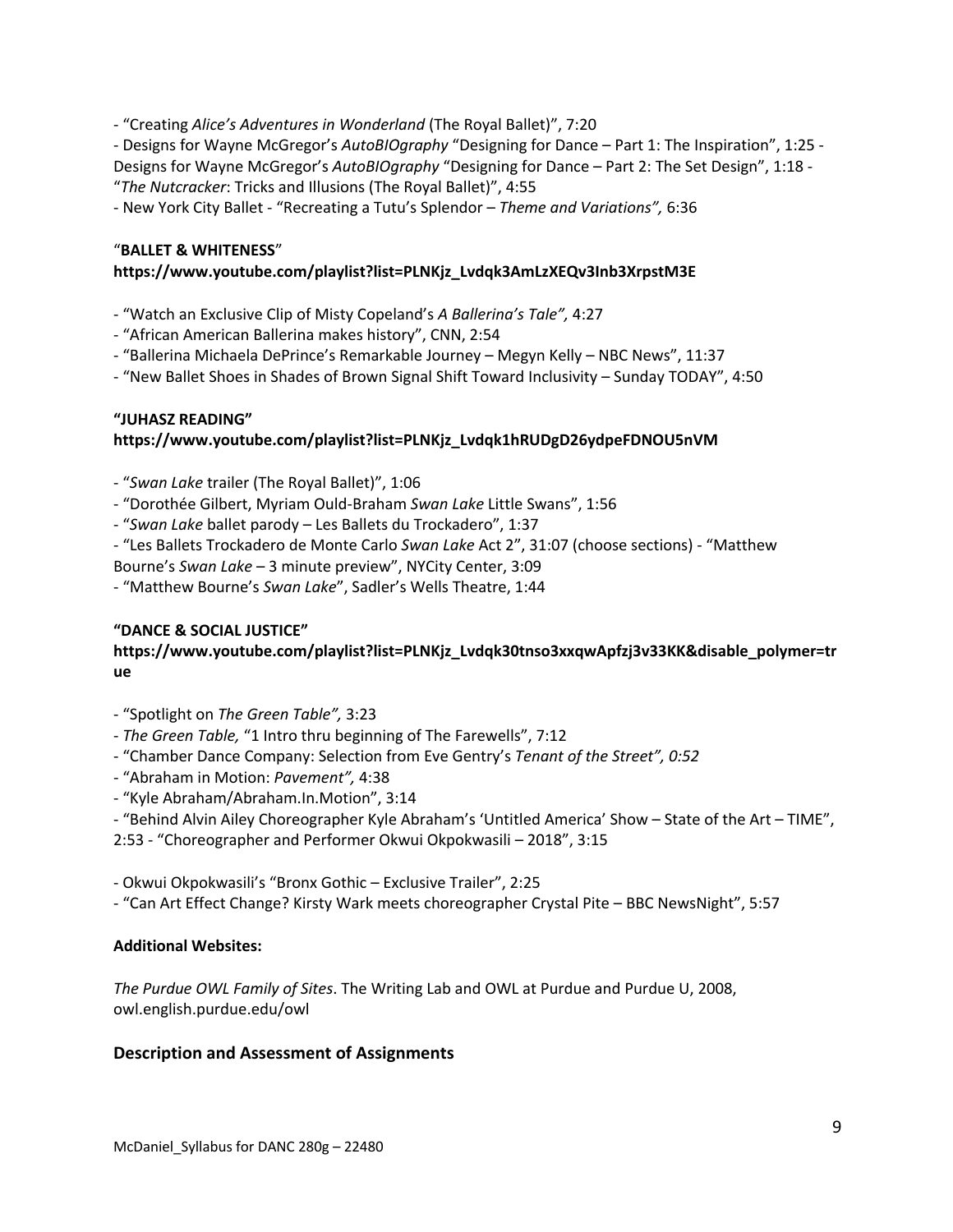## **Blackboard Modules and Discussion Board**

Each week, students will receive (via Blackboard) a roadmap for **self-directed study**. The Blackboard Module will contain a recommended bibliography, viewing list, and lecture slides. You may read or view as many of these materials as you like, keeping in mind that sustained engagement with the provided materials will be assessed via the midterm and final exams, as well as the Performance Analysis Paper. Each week, your self-directed study will culminate in 2 posts to the Discussion Board (one comment, and one response to a colleague). **Posts are due end-of-day (i.e. midnight) on Mondays.**

## **Midterm and Final Exam:**

Exams are open book (notes, reading, and slides must be handwritten or typed and printed out), and will evaluate your self-directed exploration of the material.

Mid-Term: October 13<sup>th</sup> in class **Final:** Friday, December 10<sup>th</sup>, 2-4pm

## **Written Assignments:**

Written assignments will be submitted via Blackboard by 11:59 p.m. (end of the day) on the due date. Students are not permitted to share documents with the instructor via communal drives such as Google. No extensions will be granted; see rubrics for more information, including late submission policy.

Students will complete **2 short papers** (each approximately 3 pages in length). Each analysis paper will be oriented around a clear, debatable claim (i.e., strong thesis statement). Full rubrics for each assignment will be distributed separately, but in brief, they include:

## **Ethnographic/Auto-Ethnographic Analysis Paper**

Students are to safely observe, participate in, or reflect on a dance event that is NOT a formal performance (this could be a class, rehearsal, club meeting, nightlife event, family gathering, etc. – reflection is encouraged in light of ongoing public health situation), assessing how movement practices enact and sustain specific cultures and cultural values. **Due September 22nd.** Local Los Angeles ptions provided below in schedule. USC has a number of student clubs with classes and events as well, and Kaufman holds many rehearsals. You are encouraged to do your own research and request attendance at any of those or the ones listed in the schedule below.

#### **Performance Analysis Paper**

Students are expected to view a full evening-length (approximately 60-90 minutes) dance performance of their choice and undertake a thorough choreographic analysis. This will involve a detailed analysis of various performance components, as well as discussion of interrelated elements and their relationship to the critique. The goal is to move from description to interpretation. **Due November 8th.** Local Los Angeles are listed below in the schedule, and will be updated in Blackboard as shows come up during the semester. Students are encouraged to research USC Kaufman's performance calendar and get tickets well in advance.

#### **Creative Response**

Students will undertake an individual or team project that creatively engages with core concepts, methods, and media explored in the course. The response can take many forms, including but not limited to a podcast or audio recording, a memoir, a theatrical live work, a series of poems, a visual art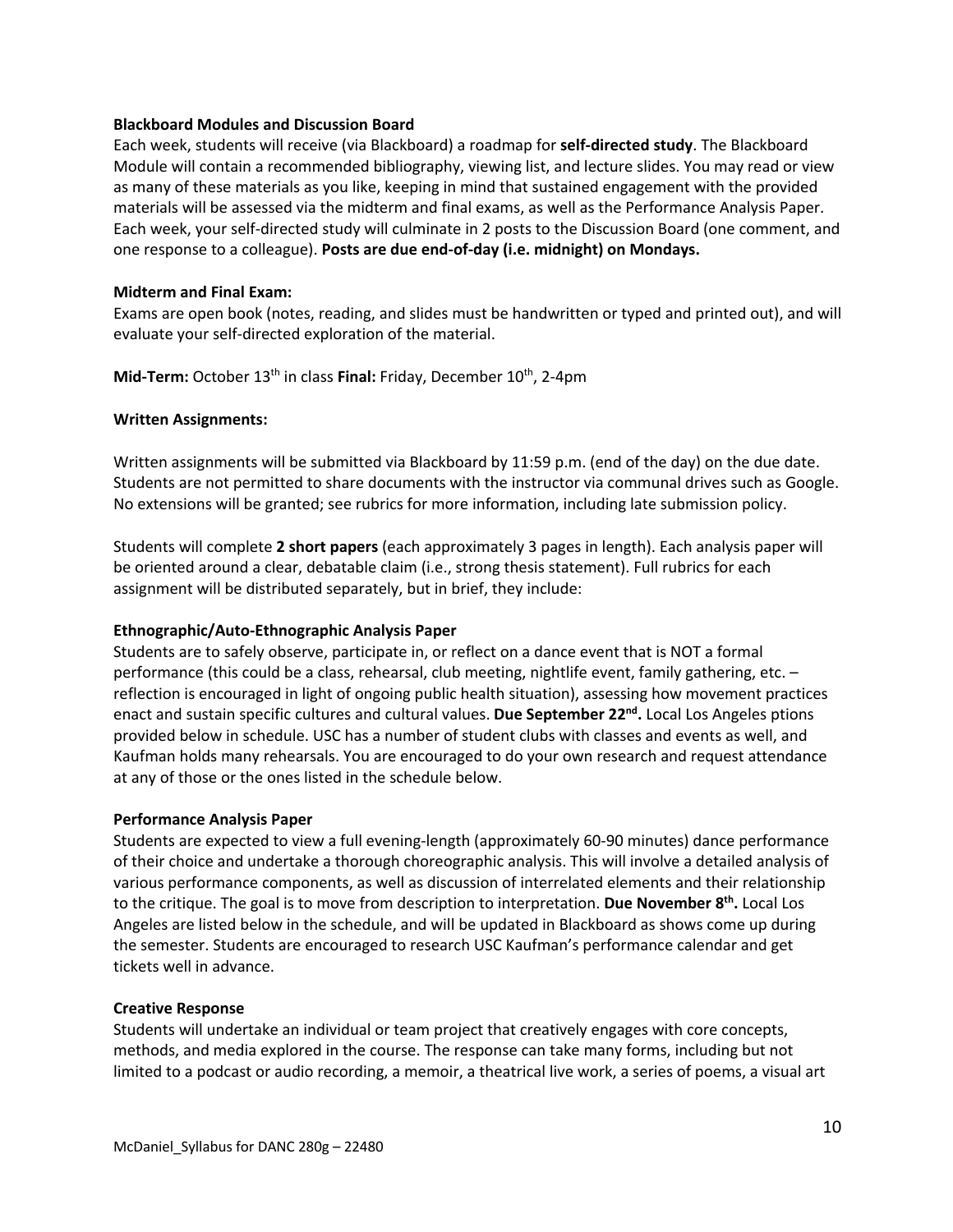object, a song, a choreographic work, a short film, a website, or other digital project. Must be submitted alongside a 300-word statement of intent. **Due the week of November 29th.**

#### **Course Grading Rubric:**

| In Class Work/Participation  |                       | 10% |              | Final Exam               | 20% |
|------------------------------|-----------------------|-----|--------------|--------------------------|-----|
| Performance Analysis         |                       | 15% |              | <b>Creative Response</b> | 15% |
| <b>Ethnographic Analysis</b> |                       | 15% |              | Journal/Discussion Board | 10% |
| Midterm                      |                       | 15% |              |                          |     |
|                              | <b>Grading Scale:</b> |     |              |                          |     |
| A                            | 95-100                | D+  | 67-69        |                          |     |
| А-                           | 90-94                 | D   | 63-66        |                          |     |
| B+                           | 87-89                 | D-  | 60-62        |                          |     |
| В                            | 83-86                 | F   | 59 and below |                          |     |
| В-                           | 80-82                 |     |              |                          |     |
| C+                           | 77-79                 |     |              |                          |     |
| С                            | 73-76                 |     |              |                          |     |
| C-                           | 70-72                 |     |              |                          |     |

## **Weekly Schedule and Assignments**

Assignments are due on the date under which they are listed.

|                                           | Week/Dates Content/Module                                                                                                                                 | <b>Assignment/Due Date</b>                                                                                                                                                                                                                                                                                                                                                                                  | <b>In-Class Work</b>                                                                                                                                                                                                |
|-------------------------------------------|-----------------------------------------------------------------------------------------------------------------------------------------------------------|-------------------------------------------------------------------------------------------------------------------------------------------------------------------------------------------------------------------------------------------------------------------------------------------------------------------------------------------------------------------------------------------------------------|---------------------------------------------------------------------------------------------------------------------------------------------------------------------------------------------------------------------|
| Week 1<br>August 23 &<br>25               | Course<br>Introduction;<br><b>Locating Dance</b><br>Historically,<br>Culturally,<br>Aesthetically;<br>Introduction to<br>Choreographic<br><b>Analysis</b> | Due Aug 25:<br>READ: ACOCELLA, "Imagining Dance" (12-16);<br>ALLISON, "10 Ways to Watch Dance."<br>https://balletbc.com/10-ways-to-watch-dance/<br><b>WATCH: TILER PECK on Balanchine's "A Midsummer</b><br>Night's Dream" (3:05):<br>https://www.youtube.com/watch?v=UUH20r1DJKU<br><b>Blackboard Journal Entry 1 Due Aug 25.</b>                                                                          | Watch in class BTS and<br>Performance excerpts<br>and analyze, compare,<br>relate to readings,<br>share in groups.<br>In-Class Group Activity<br>on reading dance and<br>the Subjective<br><b>Experience of Art</b> |
| Week 2<br>August 30 & Evolved &<br>Sept 1 | <b>How Western</b><br><b>Concert Dance</b><br>Phenomenology                                                                                               | Only 9 Journal Entries to Go this Semester!<br>Due Aug 30: READ: MORGONROTH: "Dressing for the<br>Dance" (88-95); KANT, "The Soul of the Shoe" (184-197).<br>WATCH: Yvonne Rainer "Trio A".<br>Due Sept 1: READ: OSUMARE, "The Dance Archaeology<br>of Rennie Harris" (261-281); WATCH: YouTube Playlist<br>"Morgenroth, Kant & Osumare Reading" (30 mins)<br><b>Discussion Board Post 1 Due Next Week.</b> | Discussion on<br>historical codified<br>forms & virtuosity.<br>Practicing<br>Phenomological<br>Analysis<br>Discussion on Western<br>concert dance history<br>and evolution                                          |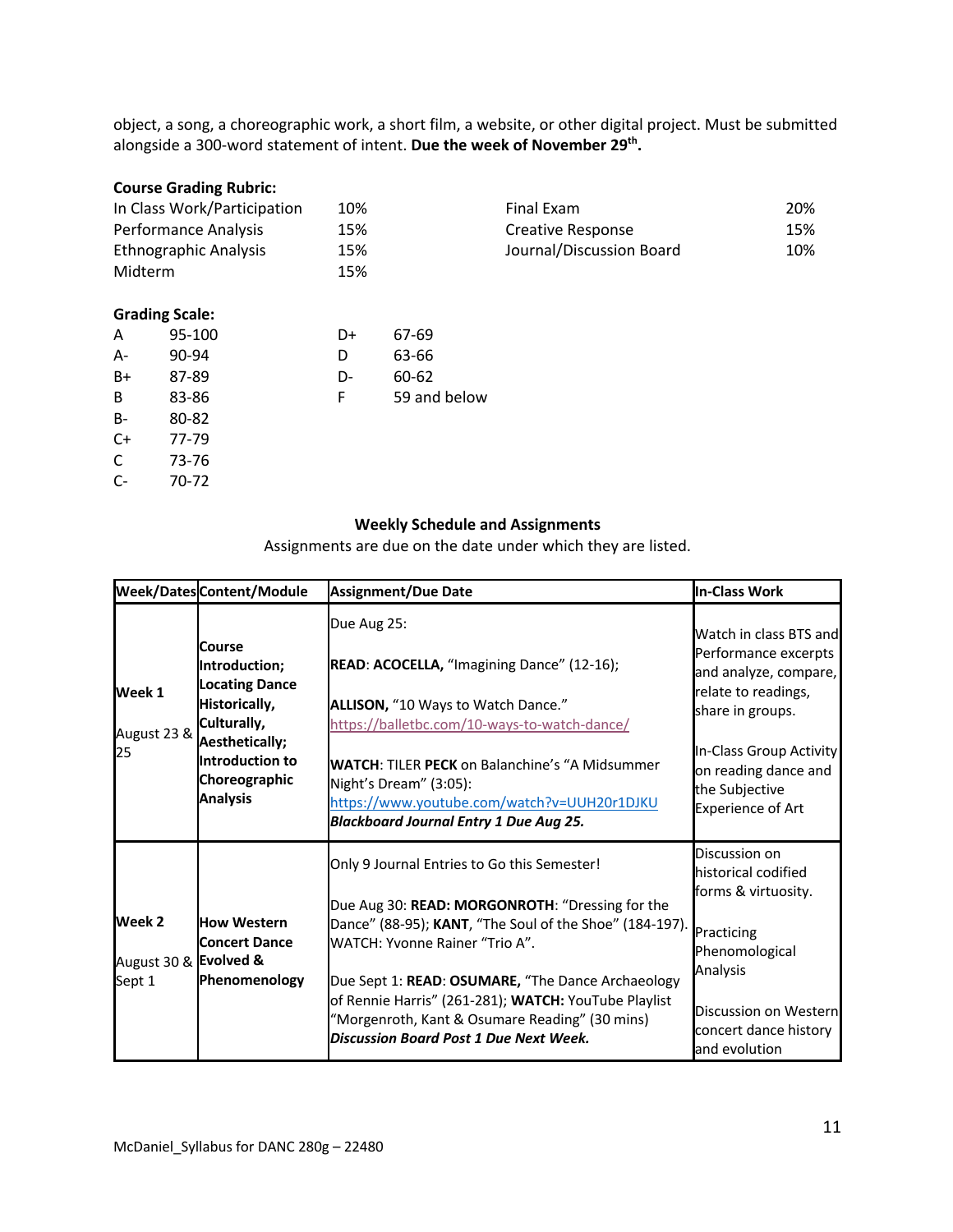| Week 3<br>Sept 8          | dance?<br>Choreographic<br><b>Process</b>                                                       | Due Sept 8: WATCH: "One Flat Thing Reproduced".<br>Questions for Journal and Discussion in Class: What does<br>Forsythe mean by counterpoint? Accumulation?<br>How do you make a Alignments? Investigate the Synchronous Objects<br>website. (this has been taken down by OSU, and we are<br>researching ways to get it to you. please standby for<br>updates.)<br>Discussion Board Post 1 Due Sept 8<br>Only 9 Discussion Posts to Go this Semester!                                                                                                                                                                                                                                                                                                                                                                                                          | No Class Sept 6<br>Sept 8 Improvisational<br>dance class- be<br>prepared to move!                                                                                                  |
|---------------------------|-------------------------------------------------------------------------------------------------|----------------------------------------------------------------------------------------------------------------------------------------------------------------------------------------------------------------------------------------------------------------------------------------------------------------------------------------------------------------------------------------------------------------------------------------------------------------------------------------------------------------------------------------------------------------------------------------------------------------------------------------------------------------------------------------------------------------------------------------------------------------------------------------------------------------------------------------------------------------|------------------------------------------------------------------------------------------------------------------------------------------------------------------------------------|
| Week 4<br>Sept 13 &<br>15 | Choreographic<br><b>Process</b><br>Ethnographic<br><b>Approaches</b>                            | Due Sept 13: WATCH: Bill T. Jones YoungArts<br>MasterClass (30 minutes), Wayne McGregor TED Talk, "A<br>Choreographer's Creative Process in Real Time" (12<br>minutes)<br>Due Sept 15: Dance Notation Reading, ethnography,<br>supplied by Prof.<br>Assignment: See a Rehearsal this Semester: USC<br>Kaufman - BFA Rehearsal Open to the Public &<br>Local Dance Company list: Ask Prof for assistance<br><b>Ethnographic Analysis Paper Due September 22:</b><br>Options of Dance Events in LA:<br>Free interactive outdoor DTLA Music Center dance<br>events August 27, September 3, September 10, Masks<br>required: https://www.musiccenter.org/tickets/events-<br>by-the-music-center/danceDTLA/<br>\$10 Student tickets available for Shaadi, September 17 &<br>18 Heritage Square Immersive Outdoor/Indoor Dance<br>Event: https://www.blue13dance.com | Discussion on<br>contemporary dance<br>making/choreographic<br>thinking<br>In-class work:<br>Practicing dance<br>notation<br>Field trip and<br>practicing<br>ethnographic analysis |
| Week 5<br>Sept 20 &<br>22 | <b>Narrative works</b><br>Abstract/Thematic/<br><b>Plotless Works and</b><br>the "No" Manifesto | Sept 20: Narrative Ballets: Petipa/Tchaikovsky; Pina<br>Bausch & Tanztheater.<br><b>WATCH:</b> YouTube Playlist "Romeo & Juliet" (20 minutes)<br>Read:<br>Sept 22: Discussion Groups on Thematic Works,<br>Plotless/Abstract/Conceptual "Pure Dance"<br>READ: COPELAND, "Backlash Against Balanchine" (3-11);<br>RAINER, "No Manifesto"; WATCH: YouTube Playlist<br>"Non-Narrative Dance"<br>Performance Analysis Paper Due November 8:<br>LA Performance Options:<br>https://www.redcat.org/event/new-original-works-<br>festival-2021, Oct 7-23                                                                                                                                                                                                                                                                                                              | In-Class Activity:<br>Learning the mime<br>section from "Swan<br>Lake"                                                                                                             |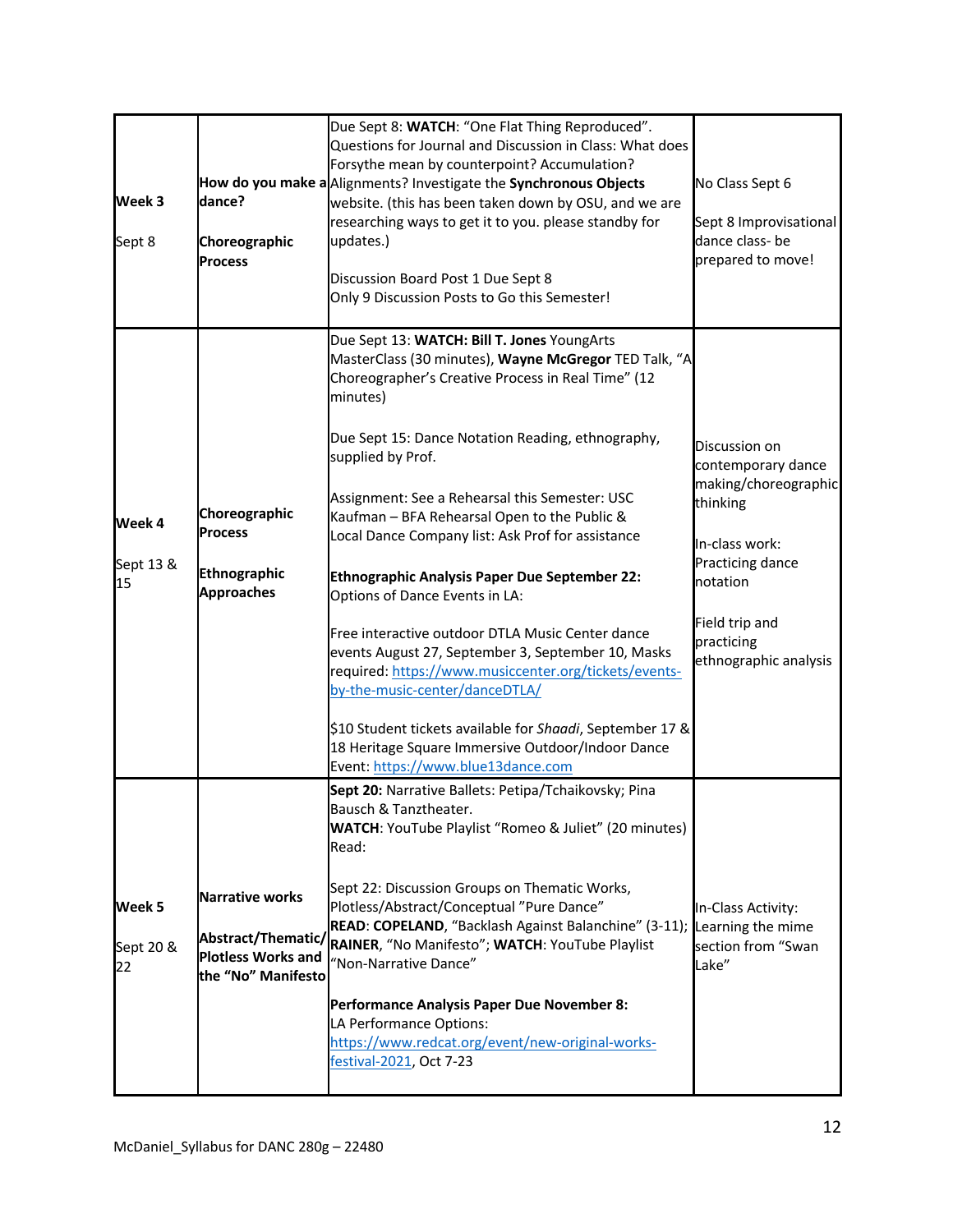|                           |                                                                                                                                                                        | https://www.redcat.org/event/moor-mother-vitche-<br>boul-ra-recognition-technology, Oct 30                                                                                                                                                                                                                                                                                                                                                                                                                                                                                                                                                                                                                     |                                                                                                                                              |
|---------------------------|------------------------------------------------------------------------------------------------------------------------------------------------------------------------|----------------------------------------------------------------------------------------------------------------------------------------------------------------------------------------------------------------------------------------------------------------------------------------------------------------------------------------------------------------------------------------------------------------------------------------------------------------------------------------------------------------------------------------------------------------------------------------------------------------------------------------------------------------------------------------------------------------|----------------------------------------------------------------------------------------------------------------------------------------------|
| Week 6<br>Sept 27 &<br>29 | <b>Dance and Music:</b><br>"See the Music,<br>Hear the Dancing?"                                                                                                       | Sept 27: Different relationships to the music: Balanchine<br>(Concerto Barocco) & Taylor (Esplanade);<br>Nijinsky/Stravinsky's Rite of Spring; Alvin Ailey's<br>Revelations; William Forsythe & Thom Willems; Rennie<br><b>Harris</b><br>READ: COULTER "Paul Taylor's Meticulous Musicality"<br>(pp. 63-66 and 75-84); WATCH: YouTube Playlist<br>"Concerto Barocco & Esplanade" (Barocco 1966 version -<br>just watch from 13:50-19:39 - same musical section as<br>ending of Taylor's Esplanade).<br>Sept 29: Discussion on Cunningham & Cage<br>READ: PERLOFF "Difference and Discipline" (19-35);<br><b>EXPLORE: CUNNINGHAM CENTENNIAL Website.</b><br>WATCH: YouTube Playlist "Cunningham/Cage" (15 mins) | In-Class Activity:<br>Learning sections of<br><b>Balanchine</b><br>choreography and the<br>Nijinsky/ Stravinsky<br>"Rite of Spring"          |
| Week 7<br>Oct 4 & 6       | <b>Global Ballet and</b><br><b>Deepening Analysis</b><br>of Dance<br>Theatricality:<br>Costume and<br><b>Scenic Design and</b><br><b>Behind the Scenes</b><br>of dance | Oct 4: Discussion on Globalization/Ballet. READ JENSEN<br>"OutLINES for a Global Ballet Aesthetic"; WATCH<br>excerpts from TWO pieces written about in the Jensen<br>article.<br>Oct 6 (Date subject to change): Meet at front of Bing<br>Theatre; tour of proscenium stage - return to classroom<br>for discussion on "Behind the Scenes" of dance world.<br>Discussion on Dance, Costume & Theatrical Design;<br>READ: JOWITT "The Allure of Metamorphosis" (341-<br>373); WATCH YouTube Playlist: "Jowitt Reading Playlist"<br>$(20 \text{ mins})$<br><b>WATCH</b> YouTube Playlist: "Behind the Scenes of Dance"<br>(12 mins) WATCH a dance rehearsal at Kaufman or in LA.                                 | 10/4: In-Class Group<br>Work sharing the<br>pieces watched<br>individually and<br>relating to reading<br>10/6: Possible Guest<br>Lecture TBA |
| Week 8<br>Oct 11 & 13     | <b>Midterm Week</b>                                                                                                                                                    | Oct 11: Midterm Review<br>Oct 13: Midterm, open note, handwritten or printed<br>only. Devices will not be permitted.<br>Watch Site-Specific Dance Show Live or Online and<br><b>Create Journal Entry Critique By November 22</b>                                                                                                                                                                                                                                                                                                                                                                                                                                                                               |                                                                                                                                              |
| Week 9<br>Oct 18 & 20     | Dance, Race &<br><b>Gender Politics</b>                                                                                                                                | Oct 18<br>Lecture & Discussion Dance & Race<br>READ: FISHER "Ballet & Whiteness"; WATCH: YouTube<br>Playlist "Ballet & Whiteness"<br>Oct 20<br>Lecture & Discussion Dance & Gender; READ: JUHASZ<br>"Queer Swans" (54-83); WATCH: YouTube Playlist<br>"Juhasz Reading"                                                                                                                                                                                                                                                                                                                                                                                                                                         | Start thinking about<br>creative response<br>projects- individual or<br>team; Schedule<br>meeting with<br>professor to discuss<br>project    |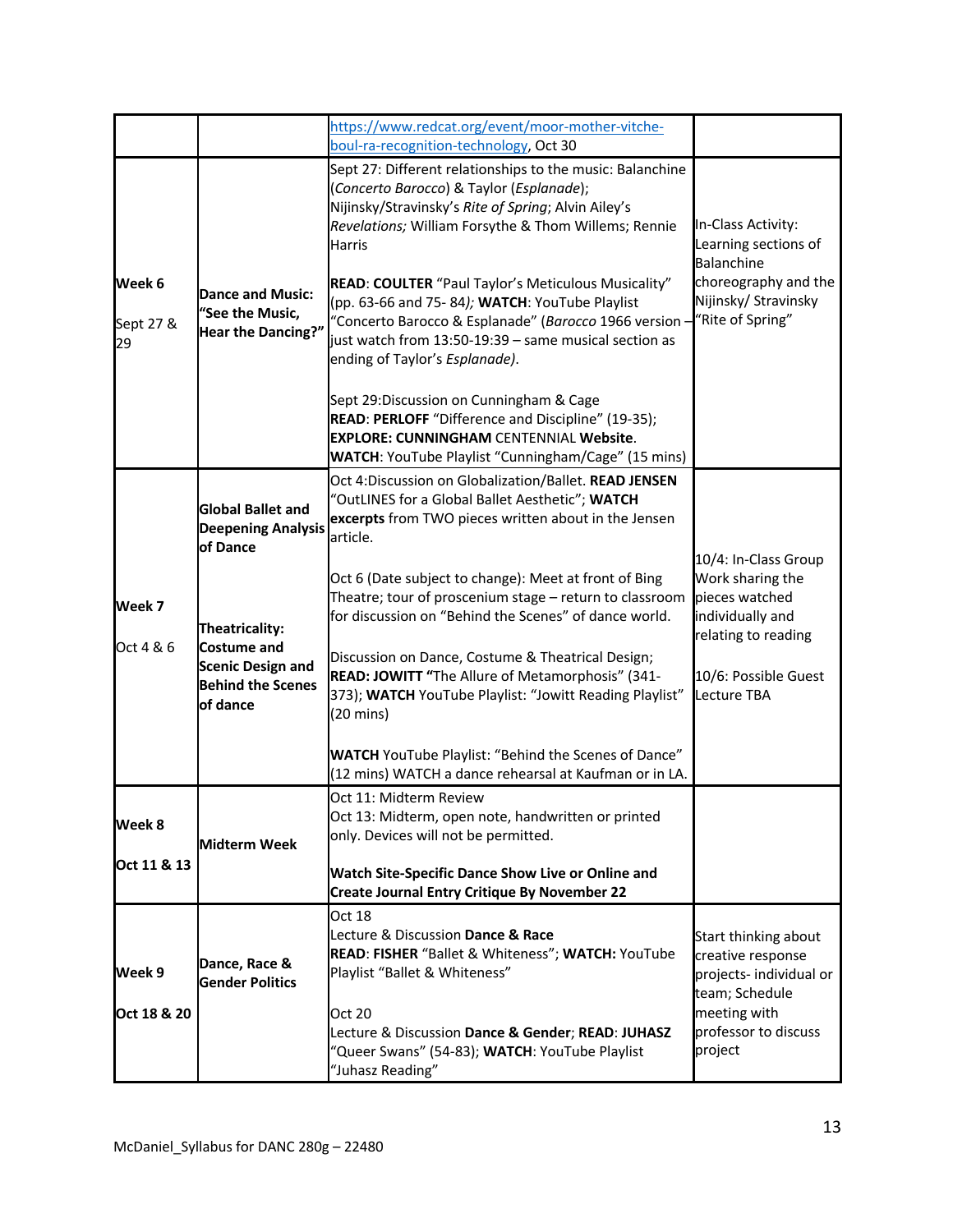|                       | <b>Critical Studies in</b>                |                                                         |                              |
|-----------------------|-------------------------------------------|---------------------------------------------------------|------------------------------|
|                       | <b>Dance</b>                              | Oct 25 Dance & Gender: Is ballet bad for women? Where   |                              |
|                       |                                           |                                                         |                              |
|                       |                                           | are all the female choreographers? READ: FISHER, "Tulle |                              |
|                       | WHO is doing the                          | as Tool"; COURLAS: NYTimes "Dance Luminaries Weigh      |                              |
|                       | choreography?                             | in on the Conspicuous Absence of Female                 | Schedule meeting             |
|                       |                                           | Choreographers"                                         | with professor to            |
| Week 10               |                                           |                                                         |                              |
|                       | Are there any                             |                                                         | discuss creative             |
|                       | topics that are off                       | Oct 27 Dance & Politics, Dancing the AIDS Epidemic      | response project             |
| Oct 25 & 27           | limits?                                   | READ: CUNNINGHAM & PIONTEK "Bill T. Jones" (78-85);     |                              |
|                       |                                           | GATES, "The Body Politic" (112-125); RICH, "Dance of    |                              |
|                       |                                           |                                                         |                              |
|                       | Using dance as a                          | Death"                                                  |                              |
|                       | political tool                            |                                                         |                              |
|                       |                                           | Work on upcoming due paper and project                  |                              |
|                       |                                           |                                                         |                              |
|                       |                                           | Nov 1: OUTLINE for final paper and presentation due in  |                              |
|                       |                                           | class 11/1                                              |                              |
|                       | Dancing Identity                          |                                                         |                              |
|                       |                                           |                                                         |                              |
|                       | <b>Critical Studies in</b>                |                                                         | In Class Activity:           |
|                       |                                           | <b>Can Art Affect Change?</b>                           | <b>Articulating Identity</b> |
|                       | <b>Dance</b>                              | WATCH: Dance & Social Justice; Do self-directed         |                              |
| Week 11               |                                           |                                                         |                              |
|                       | Dance & Social                            | research on each of these pieces:                       |                              |
| <b>Nov 1 &amp; 3</b>  | <b>Justice</b>                            | Kurt Joos - "The Green Table"                           |                              |
|                       |                                           | Eve Gentry - "Tenant of the Street"                     | In-Class Group Work          |
|                       |                                           | Kyle Abraham - "Pavement";                              |                              |
|                       | <b>Hot Topics in Dance</b>                | Crystal Pite - "Flight Pattern"                         |                              |
|                       |                                           |                                                         |                              |
|                       |                                           | Okwui Okpokwasili - "Bronx Gothic"                      |                              |
|                       |                                           |                                                         |                              |
|                       |                                           | Performance Analysis Paper Due next Week 11/8           |                              |
|                       |                                           |                                                         | In-class viewing of          |
|                       |                                           | Nov 8: Performance Analysis Paper Due                   | dance performance on         |
|                       | <b>Dance for Film</b>                     |                                                         | film, Marquee TV             |
| Week 12               |                                           |                                                         |                              |
|                       | <b>New Technologies</b>                   | Nov 10: New technology, viral choreographies,           |                              |
|                       |                                           | competition, and the changing face of dance             | Guest lecture TBA, In-       |
| <b>Nov 8 &amp; 10</b> |                                           | consumption and process                                 | class work on dance          |
|                       | <b>Dance on Small</b>                     |                                                         | for the small screen         |
|                       | screens                                   | Work on your Creative Response Projects                 |                              |
|                       |                                           |                                                         |                              |
|                       |                                           |                                                         |                              |
|                       |                                           | Nov 15: Historical Broadway Choreographers - deMille,   | In-Class Group               |
|                       |                                           |                                                         | Assignment: Current          |
|                       | <b>Dance and Musical</b>                  | Fosse, Robbins & Lynne.                                 | Shows featuring              |
|                       | <b>Theatre</b>                            |                                                         |                              |
|                       |                                           | Nov 17: How do Dance Companies survive? The world of    | choreographers               |
| Week 13               |                                           |                                                         | working on Broadway          |
|                       | The State of                              | non-profit arts - READ: ACOCELLA: "Can Modern Dance     | today: Camille A.            |
|                       | <b>Concert Dance in</b>                   | Be Preserved?", and DECKER on Ballet Austin and READ    | Brown, Andy                  |
|                       | Nov 15 & 17 2021? Coming back Dance/USA : |                                                         | Blankenbuhler, Sonya         |
|                       | from COVID?                               | https://www.danceusa.org/ejournal/2021/08/13/dance-     |                              |
|                       |                                           | comeback-the-impact-of-covid-19-on-the-dance-field-     | Tayeh, etc.                  |
|                       |                                           |                                                         |                              |
|                       |                                           | and-the-future-of-dance                                 | In-class research on         |
|                       |                                           |                                                         |                              |
|                       |                                           |                                                         | funding                      |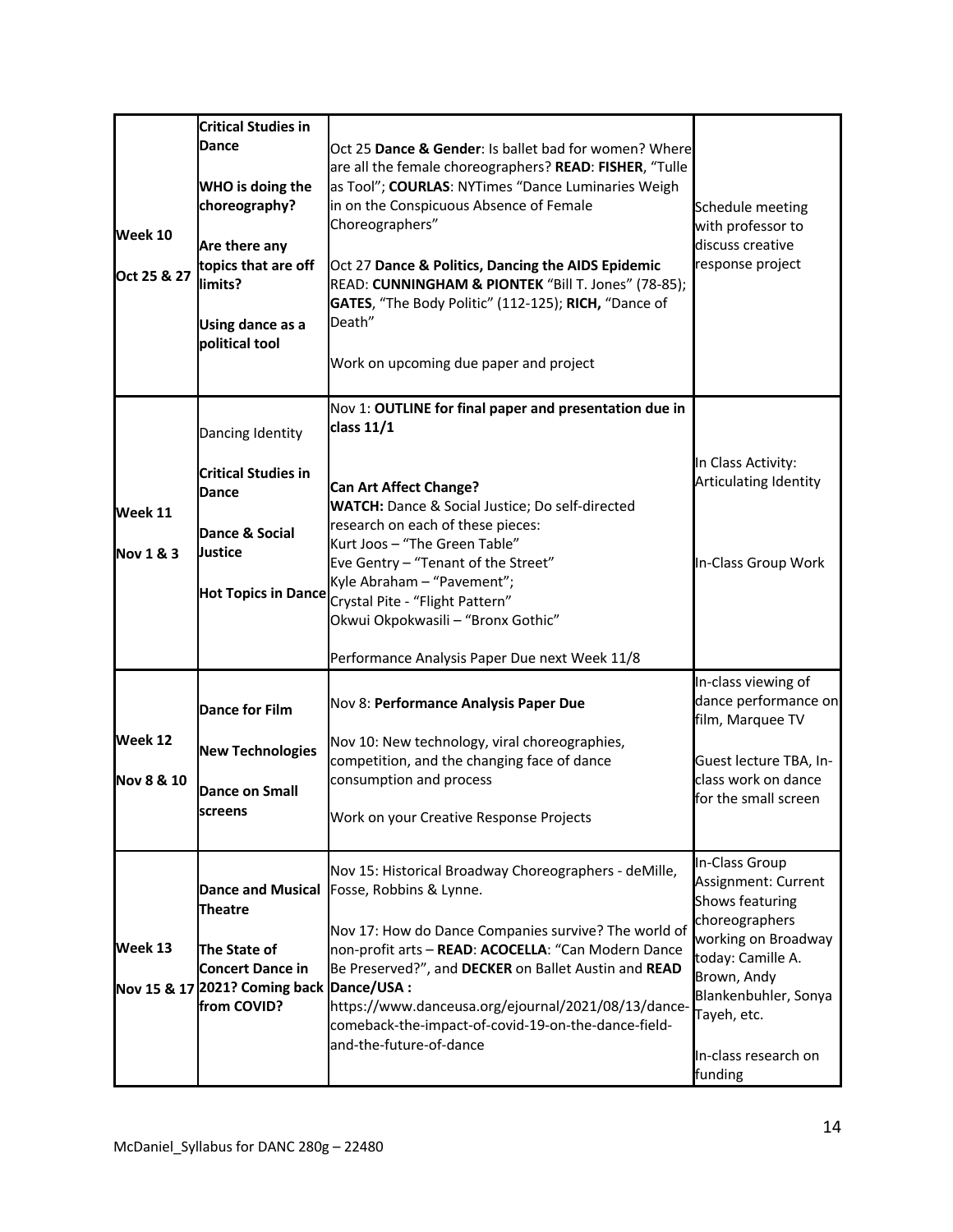|                                         |                                                                                                | What about the \$\$? Are there other sustainable funding<br>models for the future? How do we continue to build an<br>audience for concert dance?<br>Site-specific experience and journal entry due next<br>week |                                                                                   |
|-----------------------------------------|------------------------------------------------------------------------------------------------|-----------------------------------------------------------------------------------------------------------------------------------------------------------------------------------------------------------------|-----------------------------------------------------------------------------------|
| Week 14<br><b>Nov 22</b>                | <b>Beyond the</b><br><b>Proscenium Stage:</b><br><b>Site-Specific Dance</b><br>No Class Nov 24 | Nov 22: You should have watched and journaled about a<br>site-specific performance by today.<br>READING: KLOETZEL "Site- Specific Dance in a Corporate<br>Landscape"                                            | Wear Clothes You Can<br>Move $In - creating$<br>site-specific dance<br>around USC |
| Week 15<br><b>Nov 29 &amp;</b><br>Dec 1 | <b>Creative Response</b><br>Sharing and Final<br>Review                                        | Nov 29: Creative Response Presentations In-Class<br>Dec 1: Creative Response Presentations In-Class                                                                                                             | <b>Final Review</b>                                                               |

# **Emergency Plan**

In the event of a university-wide emergency, guidance and directions will be shared by Campus Emergency Operations in all available outlets, including the website and TrojanAlerts. Students are encouraged to maintain close contact with all available communications avenues for updates to university operations. USC Kaufman will abide by all university protocols and recommendations. If the Kaufman Dance Center is not available when classes resume, students can receive updates from the school's Departmental Operations Center (DOC) on Ramo Lawn (between the Thornton School of Music and Norris Cinema, close to the Bing Theatre).

## **Statement on Academic Conduct and Support Systems**

#### **Academic Conduct:**

Plagiarism – presenting someone else's ideas as your own, either verbatim or recast in your own words – is a serious academic offense with serious consequences. Please familiarize yourself with the discussion of plagiarism in SCampus in Part B, Section 11, "Behavior Violating University Standards" policy.usc.edu/scampus-part-b. Other forms of academic dishonesty are equally unacceptable. See additional information in SCampus and university policies on scientific misconduct, policy.usc.edu/scientific-misconduct.

#### **Support Systems:**

*Counseling and Mental Health - (213) 740-9355 – 24/7 on call* studenthealth.usc.edu/counseling Free and confidential mental health treatment for students, including short-term psychotherapy, group counseling, stress fitness workshops, and crisis intervention.

*National Suicide Prevention Lifeline - 1 (800) 273-8255 – 24/7 on call* suicidepreventionlifeline.org Free and confidential emotional support to people in suicidal crisis or emotional distress 24 hours a day, 7 days a week.

*Relationship and Sexual Violence Prevention Services (RSVP) - (213) 740-9355(WELL), press "0" after hours – 24/7 on call* studenthealth.usc.edu/sexual-assault

Free and confidential therapy services, workshops, and training for situations related to gender-based harm.